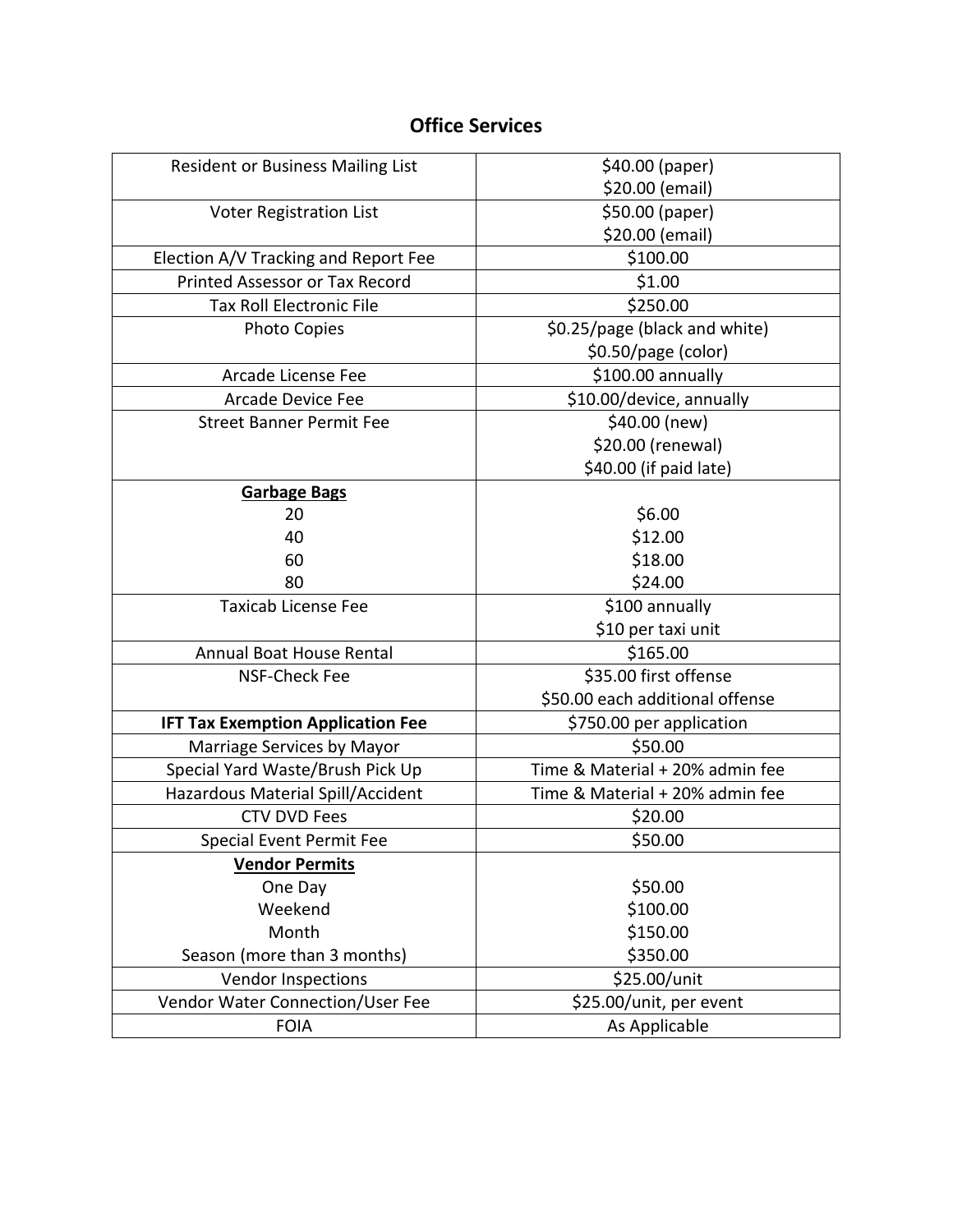# **Public Safety Fees and Charges**

| <b>Business Fire Inspection</b>               | \$50.00                                 |
|-----------------------------------------------|-----------------------------------------|
| Structure Fire Response Fee                   | \$500.00                                |
| <b>False Alarm Fee</b>                        |                                         |
| <b>First Offense</b>                          | No fee                                  |
| Second Offense                                | \$25.00                                 |
| Third and subsequent Offenses                 | \$50.00                                 |
| Gun Purchase Permits & Registration           | \$15.00                                 |
| Fingerprinting                                | \$20.00 + State/Federal Charges         |
| <b>PBT Testing</b>                            | \$10.00                                 |
| <b>OWI Jail Transport</b>                     | <b>Current IRS rate</b>                 |
| <b>OWI Decontamination Fee</b>                | \$75.00                                 |
| OWI Officer manpower reimbursement            | Actual Costs + 20% admin costs          |
| <b>Police Services/Special Event Services</b> | Actual Costs (unless waived by Council) |
| <b>DVD or CD Duplications</b>                 | \$25.00                                 |
| Ordinance Clean-up                            | Time and Material + 20% admin fee       |
| <b>Ordinance Mowing</b>                       | \$116.52                                |
| <b>Civil Infractions</b>                      |                                         |
| First Offense                                 | \$75.00                                 |
| Second Offense                                | \$250.00                                |
| Third Offense                                 | \$500.00                                |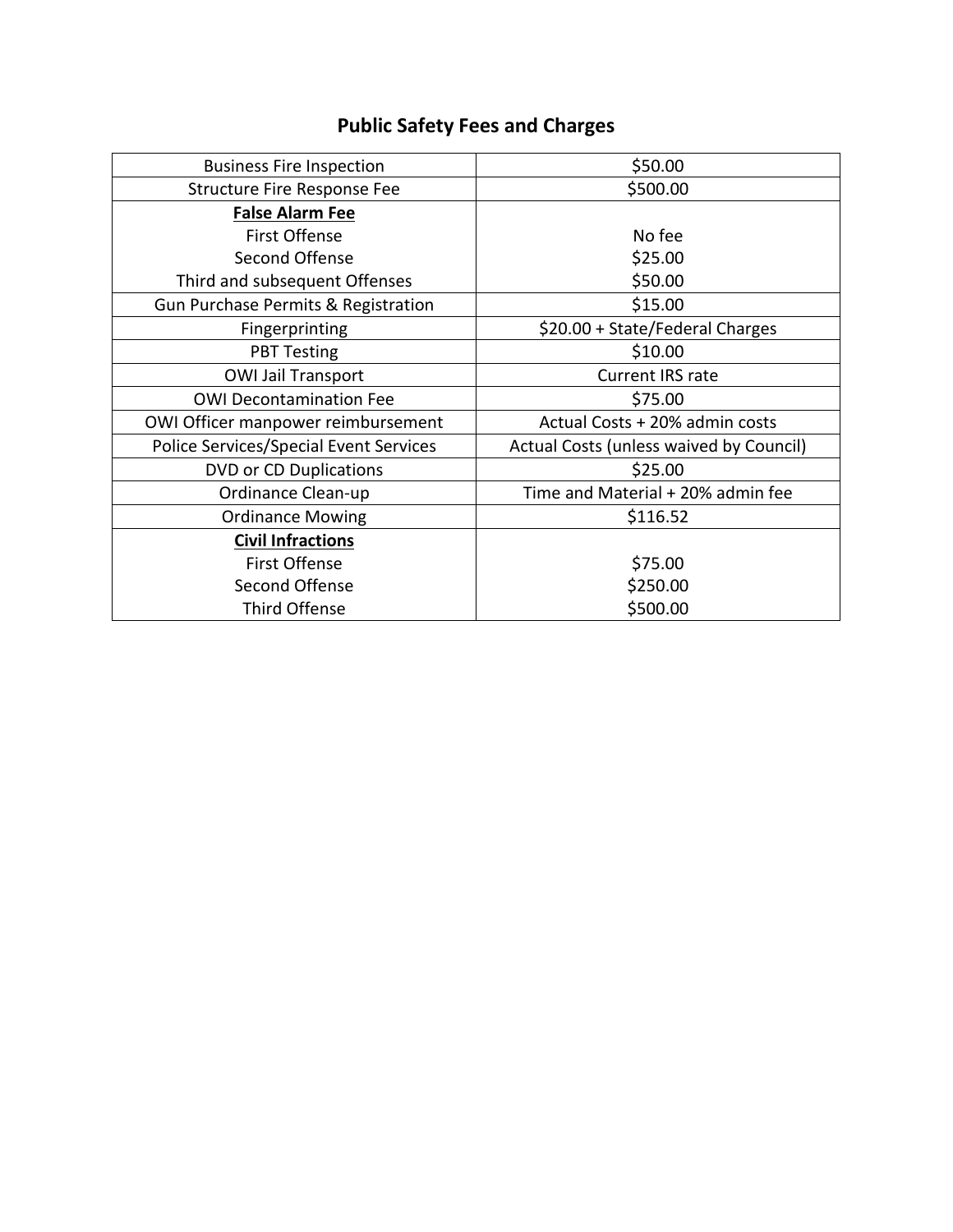| \$150.00                                               |
|--------------------------------------------------------|
|                                                        |
| \$5.00                                                 |
| \$10.00                                                |
| \$125.00                                               |
| \$15.00                                                |
| \$15.00                                                |
| <b>Actual Costs</b>                                    |
| <b>Actual Costs</b>                                    |
| \$25.00                                                |
| <b>Planning Commission and Zoning Board of Appeals</b> |
| $$250.00 + Escrow*$                                    |
| $$400.00 + Escrow*$                                    |
| \$400.00 + Escrow*                                     |
| $$600.00 + Escrow*$                                    |
| \$600.00 + Escrow*                                     |
| \$250.00 + Escrow*                                     |
| \$350.00                                               |
| <b>Residential Rental Inspection</b>                   |
| \$20.00                                                |
| \$20.00 first unit                                     |
| \$10.00 each additional unit                           |
| \$50.00                                                |
| \$100.00                                               |
|                                                        |

#### **Building, Planning & Zoning**

*\*In review of applications, the City may require the services of the City Attorney, City Planner, and/or City Engineer. To ensure that these services do not negatively impact the City's general fund, the cost of said services is passed on to the applicant in the form of review fees and associated escrow accounts. For more information on the City's escrow fee policy, please see Resolution #20-12*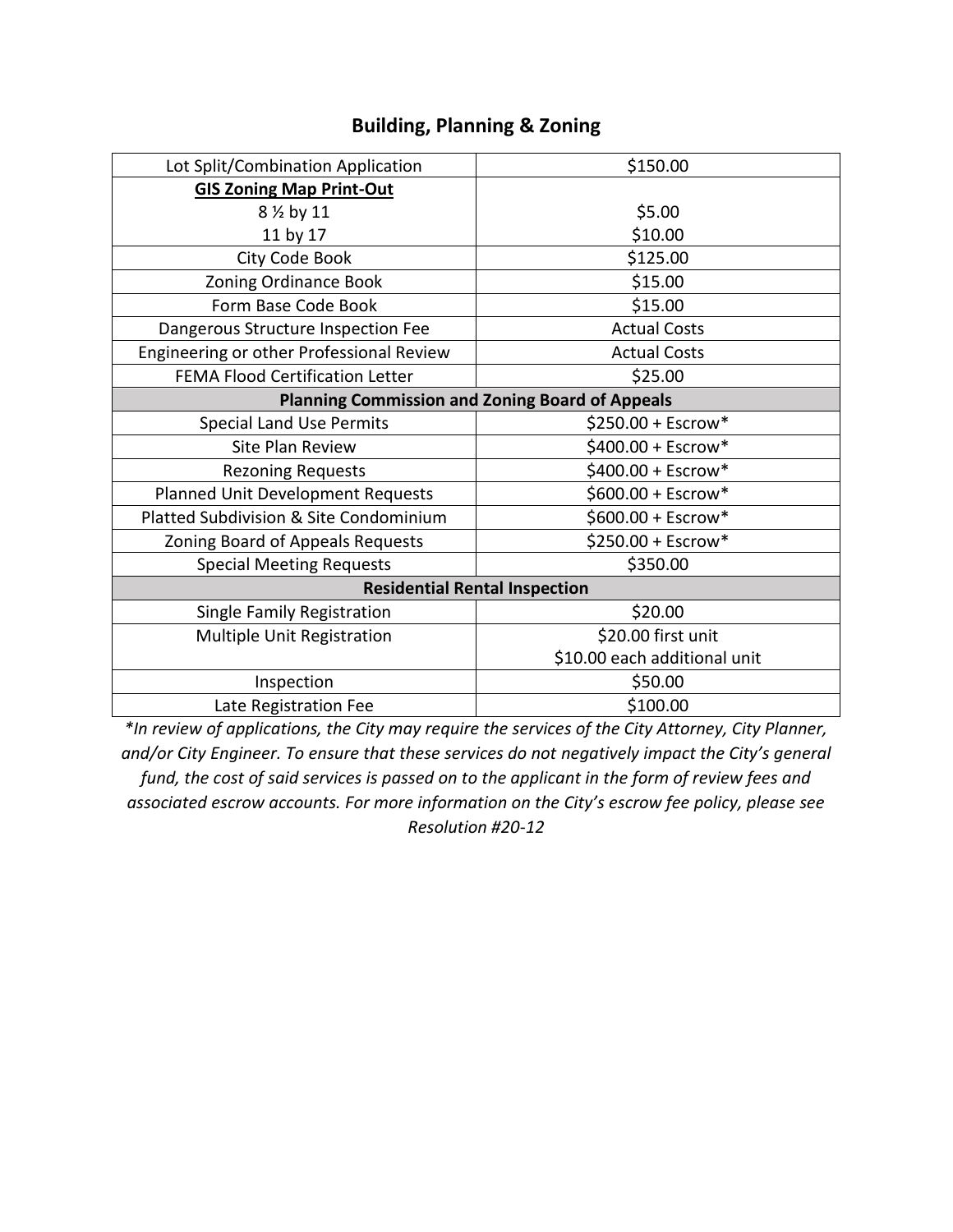# **Water/Sewer Rates & Charges**

| <b>Hydrant Meter Deposit</b>           | \$250.00                                  |
|----------------------------------------|-------------------------------------------|
| <b>Bulk Water Use</b>                  | \$4.25 per 1,000 gallons, + \$15.50/fill  |
| <b>Hydrant Meter Installation Fee</b>  | \$35.00                                   |
| <b>Unmetered Fire Line</b>             | \$35.00/quarter                           |
| <b>Final Reading</b>                   | \$25.00                                   |
| After Hour Call Out                    | \$125.00                                  |
| <b>Meter Accuracy</b>                  | \$25.00 if meter not found to be in error |
|                                        | No charge if error found                  |
| <b>Multiple Unit Reading</b>           | \$12.50/unit, per quarter                 |
| <b>Replacement Meter</b>               | Actual Meter Costs + \$140.00 Labor       |
| <b>Posted Shut Off Notice</b>          | \$10.00                                   |
| Turn On/Off                            |                                           |
| First                                  | \$25.00                                   |
| Second/subsequent                      | \$50.00                                   |
| <b>Meter Conversion</b>                | <b>Actual Cost/Time &amp; Materials</b>   |
| <b>Cross Connection Inspection Fee</b> | \$14.45 per quarter, per unit             |
| <b>Meter Tampering</b>                 | \$500.00                                  |
| <b>Billing Charges</b>                 |                                           |
| Remote Read                            | \$13.59                                   |
| Non-Remote/PIT                         | \$20.37                                   |
| <b>Water Rates</b>                     |                                           |
| <b>Quarterly Ready to Serve Fee</b>    |                                           |
| 5/8''                                  | \$8.55                                    |
| 3/4''                                  | \$8.55                                    |
| $1^{\prime\prime}$                     | \$8.55                                    |
| 11/2"                                  | \$15.35                                   |
| $2^{\prime\prime}$                     | \$25.20                                   |
| 3''                                    | \$95.65                                   |
| $4^{\prime\prime}$                     | \$210.43                                  |
| <b>Commodity Charge</b>                | \$2.65 per 1,000 gallons                  |
| <b>Sewer Rates</b>                     |                                           |
| <b>Quarterly Ready to Serve Fee</b>    |                                           |
| 5/8''                                  | \$40.76                                   |
| 3/4''                                  | \$61.14                                   |
| $1^{\prime\prime}$                     | \$101.89                                  |
| 11/2"                                  | \$203.78                                  |
| $2^{\prime\prime}$                     | \$326.05                                  |
| 3''                                    | \$713.24                                  |
| $4^{\prime\prime}$                     | \$1,569.13                                |
| <b>Commodity Charge</b>                | \$4.45 per 1,000 gallons                  |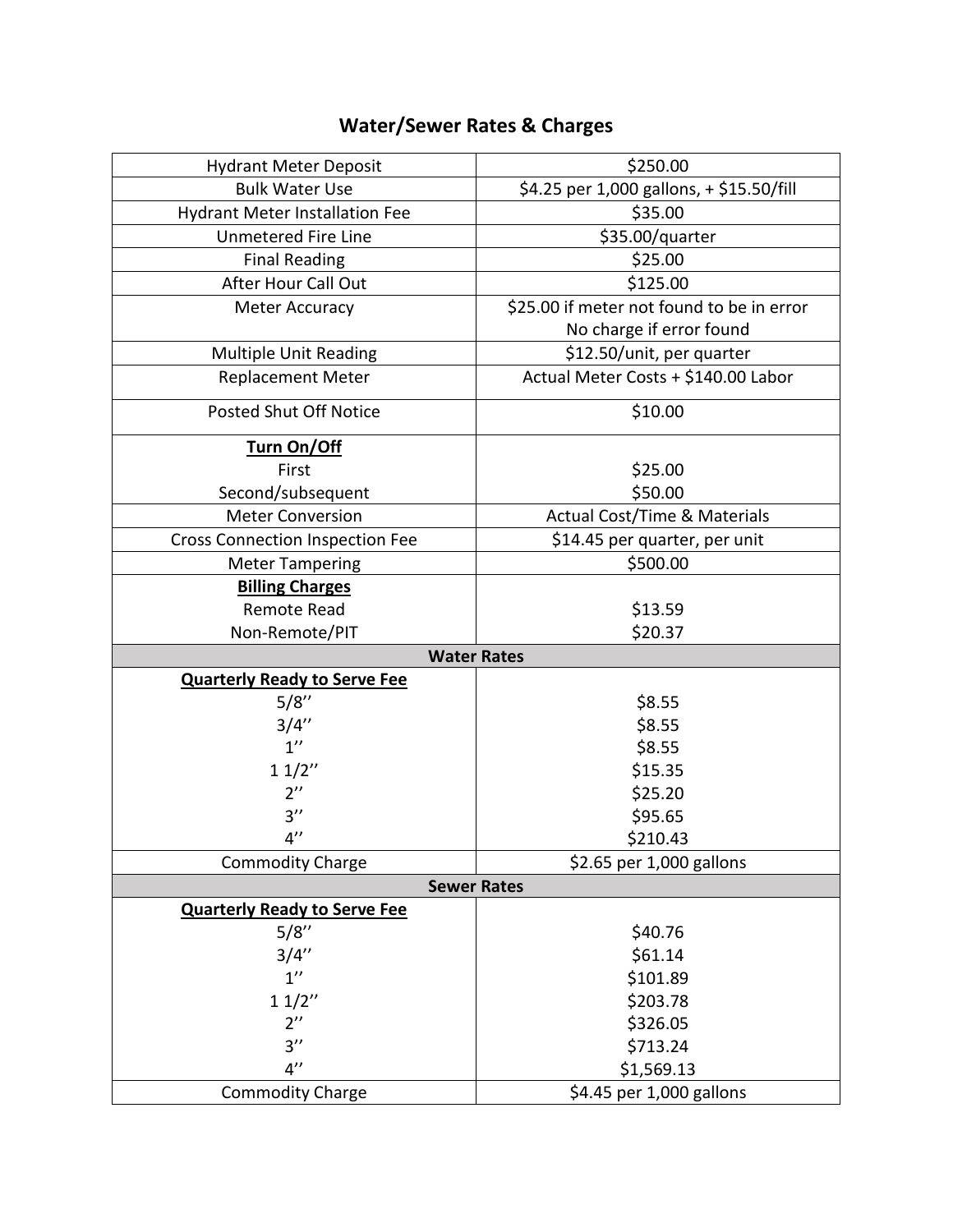| <b>Grave and Perpetual Care</b>       |                             |
|---------------------------------------|-----------------------------|
| Resident                              | \$500.00                    |
| Non-Resident                          | \$950.00                    |
| <b>Transfer Deed Fee</b>              | \$20.00                     |
|                                       |                             |
| <b>Complete Interment: Burial</b>     |                             |
| Adult                                 | \$500.00                    |
| Child                                 | \$150.00                    |
| Cremains                              | \$200.00                    |
| Perpetual Care Fee                    | \$100.00 (if not previously |
|                                       | paid)                       |
| <b>Columbarium Purchase</b>           |                             |
| Resident                              | \$800.00                    |
| Non-Resident                          | \$950.00                    |
| Second Open and Close                 | \$200.00                    |
| <b>Additional Date Engraving</b>      | \$80.00                     |
| <b>Disinterment &amp; Reinterment</b> |                             |
| in Hillside                           |                             |
| Adult                                 | \$950.00                    |
| Child                                 | \$150.00                    |
| Cremains                              | \$350.00                    |
| Disinterment for removal to           |                             |
| another cemetery                      |                             |
| Adult                                 | \$500.00                    |
| Child                                 | \$150.00                    |
| Cremains                              | \$200.00                    |
| <b>Reinterment from another</b>       |                             |
| <b>Cemetery</b>                       |                             |
| Adult                                 | \$500                       |
| Child                                 | \$150                       |
| Cremains                              | \$200                       |
| <b>Funerals entering cemetery</b>     | \$200.00                    |
| outside regular business              |                             |
| hours                                 |                             |
| Saturday/Sunday or Holiday            | \$200.00                    |
| <b>Burial</b>                         |                             |
| Foundations, pouring May 1            | \$12.00 per cubic foot      |
| and September 1 as needed             | \$120.00 minimum            |

#### **Cemetery**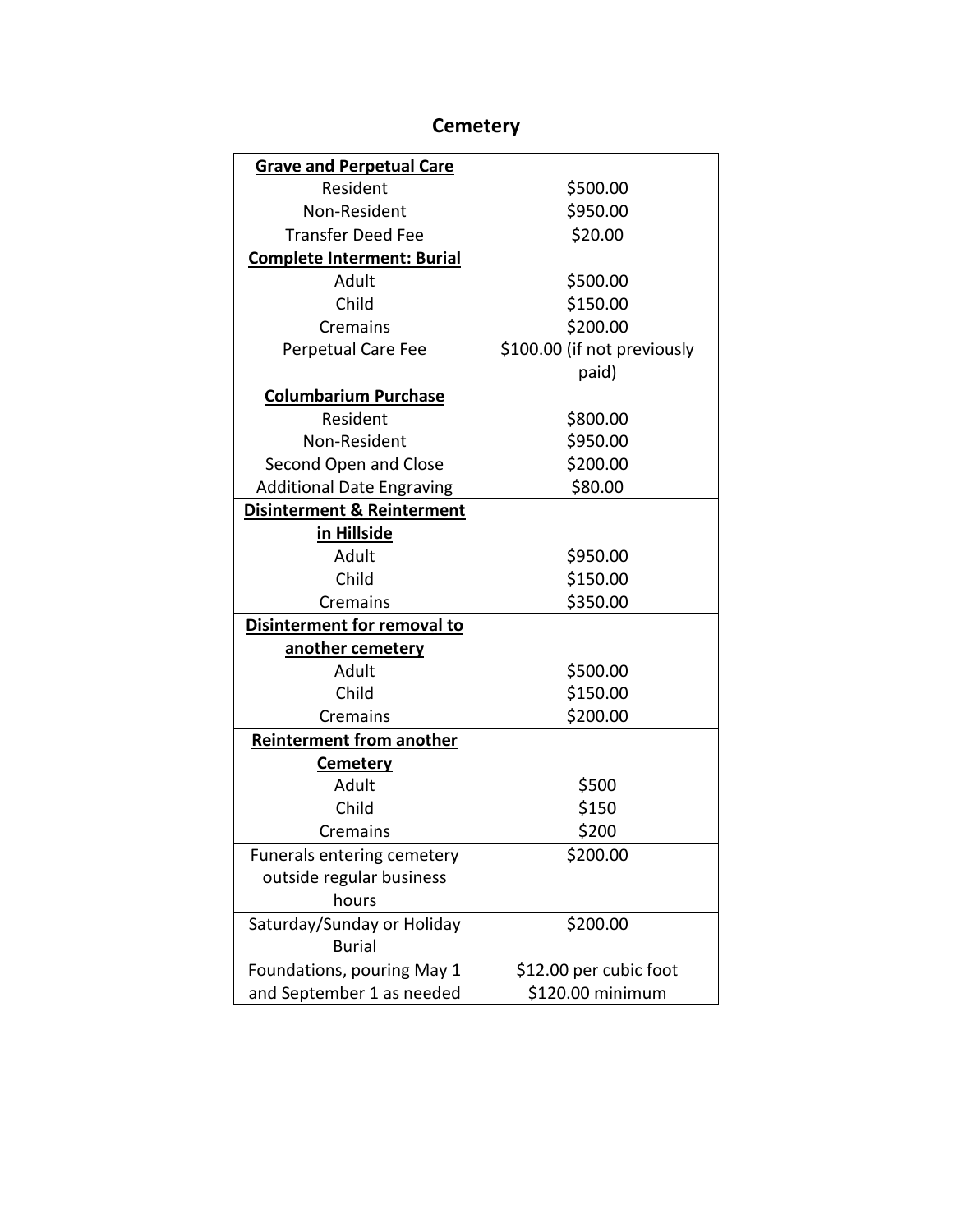| <b>Park Pavilion Rental</b>                   |                   |
|-----------------------------------------------|-------------------|
| Resident                                      | \$35.00           |
| Non-Resident                                  | \$75.00           |
| <b>Community Center Rental (4 hour)</b>       |                   |
| Resident                                      | \$45.00           |
| Non-Resident                                  | \$90.00           |
| <b>Swimming Pool</b>                          |                   |
| Open Swim, Laps, Swimmercise                  | \$2.00 per person |
| <b>Season Pass</b>                            |                   |
| Individual                                    | \$50.00           |
| Family                                        | \$100.00          |
| Senior $(50+)$                                | \$45.00           |
| Creative Tots 2021-2022 Term                  |                   |
| <b>Registration Fee</b>                       | \$70.00           |
| <b>Tuition</b>                                |                   |
| Ages 4-5 (Resident) Monday/Wednesday/Friday   | \$90.00           |
| Ages 4-5 (Non-Resident) M/W/F                 | \$135.00          |
| Age 2 1/2 - 4 (Resident) Tuesday/Thursday     | \$75.00           |
| Age 2 1/2 - 4 (Non-Resident) Tuesday/Thursday | \$112.00          |
| Creative Tots 2022-2023 Term                  |                   |
| <b>Registration Fee</b>                       | \$75.00           |
| <b>Tuition</b>                                |                   |
| Ages 4-5 (Resident)Monday/Wednesday/Friday    | \$95.00           |
| Ages 4-5 (Non-Resident) M/W/F                 | \$142.00          |
| Age 2 1/2 - 4 (Resident) Tuesday/Thursday     | \$80.00           |
| Age 2 1/2 - 4 (Non-Resident) Tuesday/Thursday | \$120.00          |

### **Recreation Department**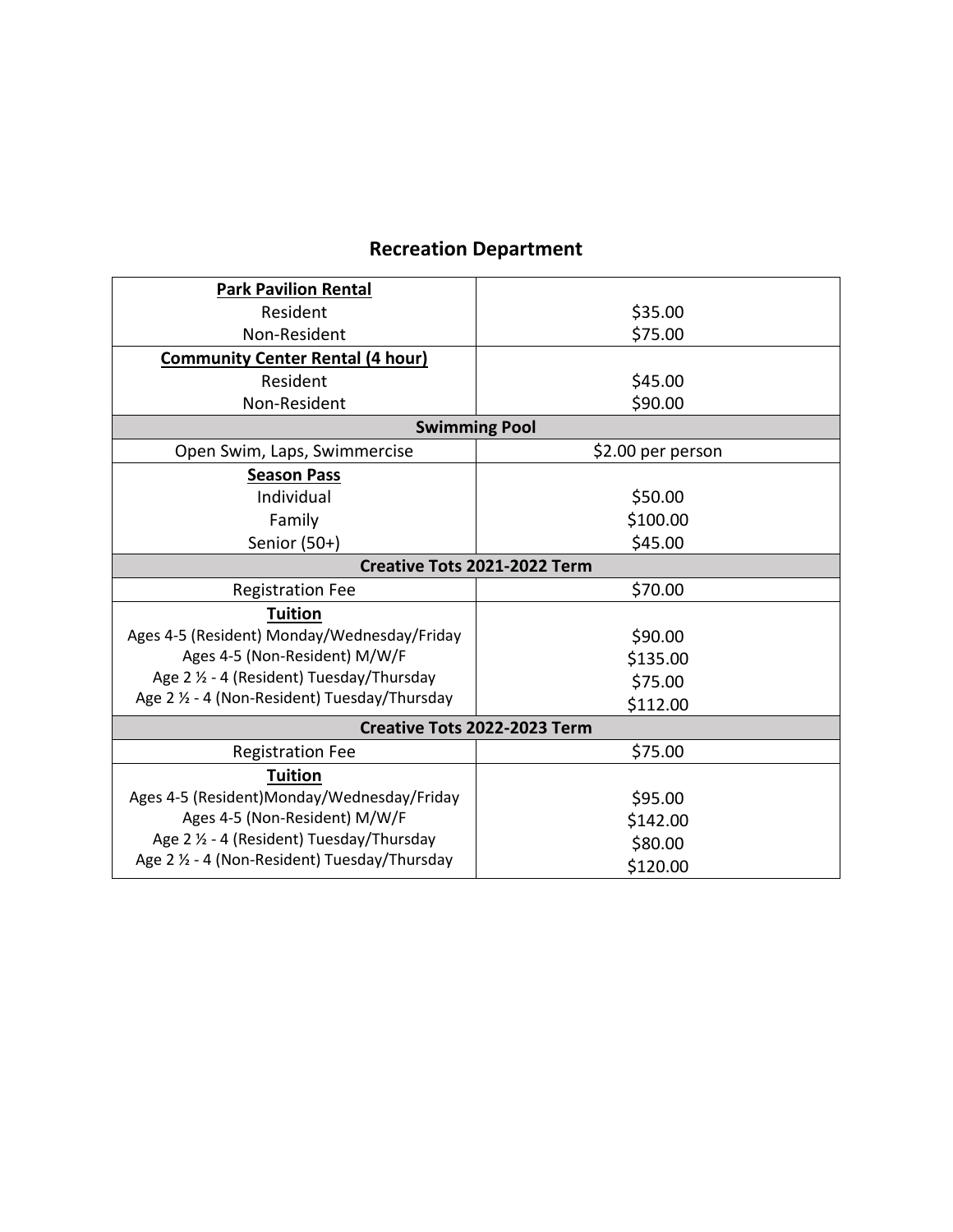#### **Harbor**

| Daily Launch Fee          | \$7.00                    |
|---------------------------|---------------------------|
| <b>Annual Launch Pass</b> | \$50.00                   |
| <b>Pavilion Rental</b>    |                           |
| #1,3,4                    | \$75.00                   |
| #2                        | \$100.00                  |
| <b>Campsites</b>          |                           |
| Tents                     | \$20.00                   |
| <b>RV</b>                 | \$40.00                   |
| <b>RV</b>                 | \$45.00 (premium weekend) |
| <b>Canoe Rentals</b>      |                           |
| 4 hours                   | \$55.00                   |
| 8 hours                   | \$100.00                  |
| Double Canoe              | \$15.00/hour              |
| <b>Kayak Rentals</b>      |                           |
| Per Hour                  | \$10.00                   |
| 4 hours                   | \$35.00                   |
| 8 hours                   | \$60.00                   |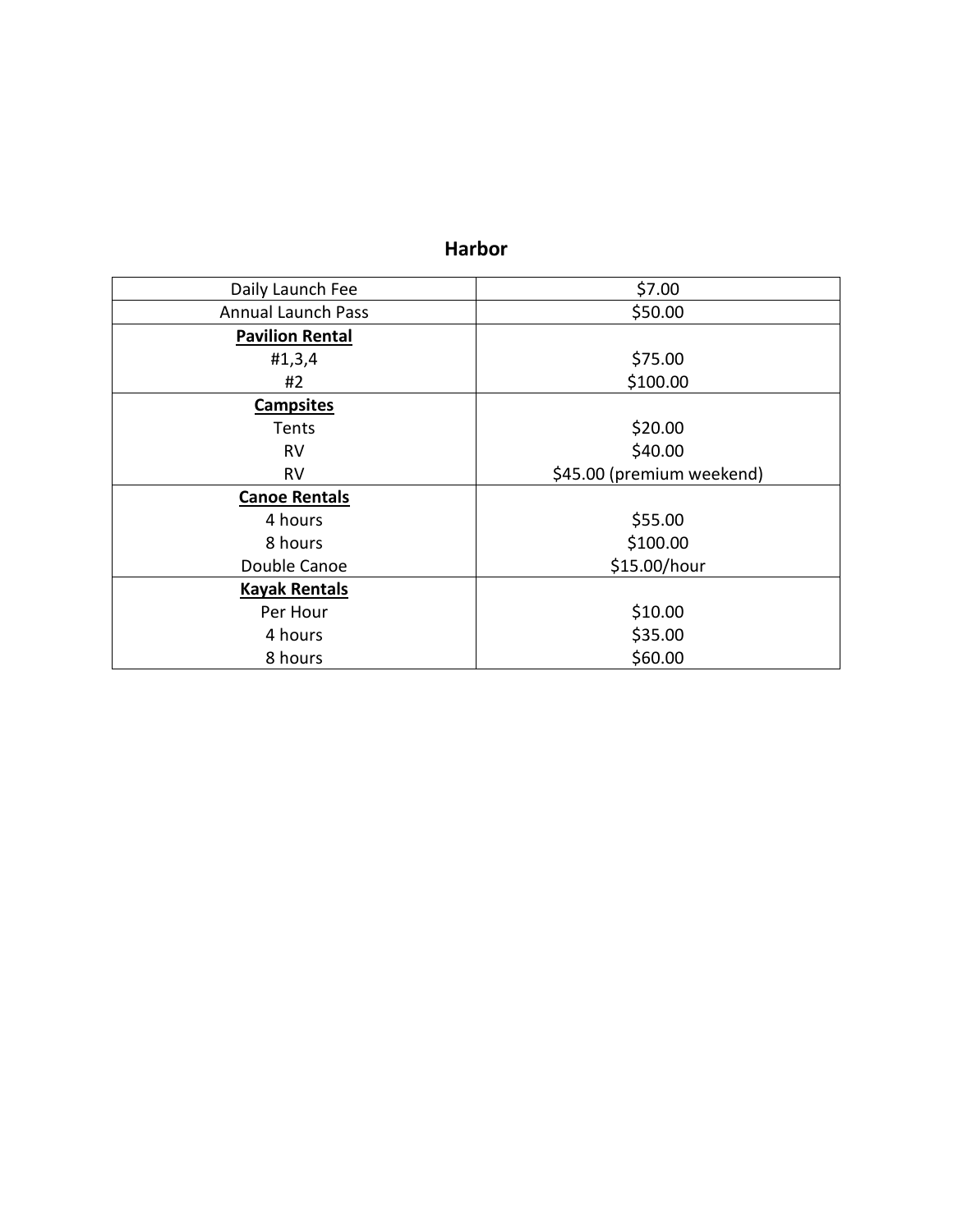### **Pine Shores Golf Course**

| 9-hole Greens Fee                      |                                               |
|----------------------------------------|-----------------------------------------------|
| Adult Weekday                          | \$12.00                                       |
| Junior Weekday                         | \$9.00                                        |
| Senior Weekday                         | \$10.00                                       |
| Weekend & Holiday (all)                | \$13.00                                       |
| <b>Additional Nine Holes</b>           |                                               |
| Adult Weekday                          | \$6.00                                        |
| Senior & Junior Weekday                | \$6.00                                        |
| Weekend & Holiday (all)                | \$8.00                                        |
| <b>Power Cart Rental</b>               |                                               |
| 9 Hole Adult                           | \$6.00                                        |
| 9 Hole Senior                          | \$5.00                                        |
| Additional 9 Holes (all)               | \$3.00                                        |
| <b>Handcart Rental</b>                 |                                               |
| 9 Holes                                | \$3.00                                        |
| <b>Additional 9 Holes</b>              | \$2.00                                        |
| <b>Club Rental</b>                     |                                               |
| 9 Holes                                | \$5.00                                        |
| <b>Additional 9 Holes</b>              | \$3.00                                        |
| <b>Twilight (unlimited)</b>            |                                               |
| Weekday                                | \$6.00                                        |
| Weekend                                | \$8.00                                        |
| 12 Game Passbook                       |                                               |
| Adult                                  | \$121.00                                      |
| Senior & Junior                        | \$99.00                                       |
| <b>Power Cart Passbook (12 Rounds)</b> |                                               |
| Adult                                  | \$66.00                                       |
| Senior                                 | \$55.00                                       |
|                                        | <b>Banquet Hall Rentals</b>                   |
| <b>Banquet Hall Rentals</b>            |                                               |
| Resident                               | \$275.00 (six hours + \$50.00 each additional |
| Non-resident                           | hour)                                         |
|                                        | \$325.00 (six hours + \$50.00 each additional |
|                                        | hour)                                         |
| <b>Rental Deposit</b>                  | \$50.00                                       |
| <b>Security Deposit</b>                | \$150.00                                      |